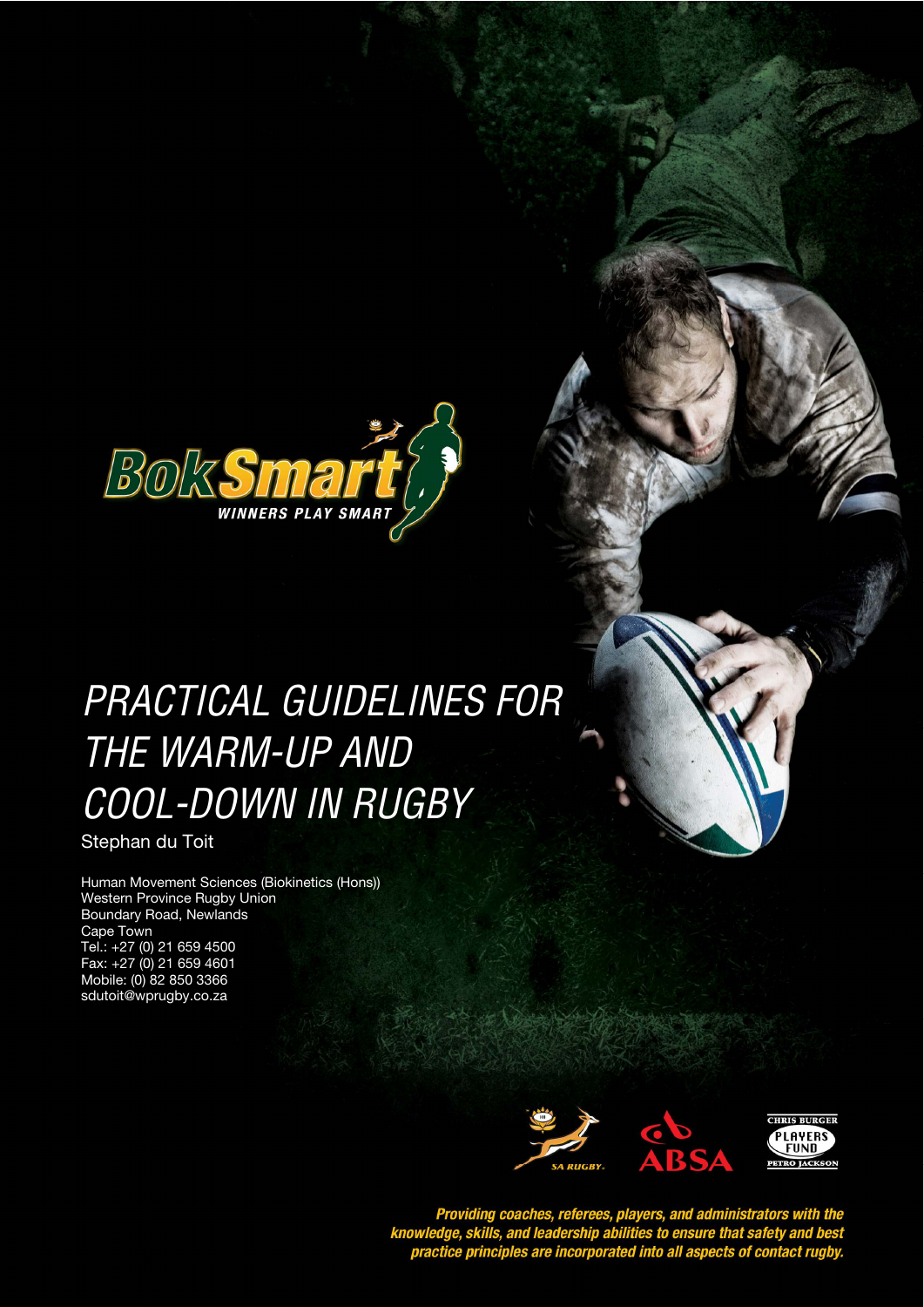#### *INTRODUCTION*

The warm-up in rugby is an important component of the sport, and has evolved from a traditional jog around the field to more specific activities ensuring that physical and mental / psychological benefits are achieved. The warm-up can assist in injury prevention and is seen as an integral part of the coaching session or match (8, 10, 26, 35, 37). It can set the tone and attitude for the coaching session or match that will follow (17). The functional dynamic warm-up has been defined as "a comprehensive approach to training or rehabilitation that addresses ALL performance components (i.e. strength, power, balance, vision, coordination, reaction, agility, acceleration and deceleration) necessary to achieve success in any target activity"  $(35, 37)$ . In this instance, the target activity is the game of rugby, with many different movement patterns, activities and skills (all the performance components mentioned above) as the building blocks. A functional dynamic warm-up in this instance means that active rugby movements (e.g. kicking, stepping, catching, jumping, passing, tackling, etc.) are replicated in the coaching session or match warm-up at the exact speed as they would be completed in the subsequent match or coaching session, in order to achieve the greatest physical benefit  $(6, 9)$ .

#### *WARM-UP OBJECTIVES*

The objectives of the warm-up are three-fold: 1) it assists in injury prevention  $(5, 9, 10, 33)$  due to the physiological benefits achieved, as discussed in PHYSIOLOGY BEHIND THE WARM-UP; 2) it creates a favourable physiological environment for physical preparation  $(27)$  and; 3) the warm-up assists in the mental preparation of the player <sup>(10, 26, 37)</sup>.

All of the above should eventually assist in an improved sporting performance (6, 39).

## *PHYSIOLOGY BEHIND THE WARM-UP*

During the competition phase (match) of a sports event, and particularly when it comes to rugby, the contracting muscles need input from the central nervous system to coordinate and control body movements (10).

The body temperature increases as a result of an increased energy expenditure resulting from accelerated metabolism and heat generated from the contracting muscles  $(6, 10, 26, 37)$ . This also accounts for the elevated heart rate. In some instances, the stimulation of skin heat receptors tends to increase heart rate (10). This explains the erroneous belief that manual application of heat emulates the effect of an increased heart rate, which would usually only be attained through physical exertion  $\mathbf{^{(5)}}$ .

During the warm-up metabolic rate increases and various physiological changes occur which prepare the player for high intensity activity. After the warm up these processes gradually revert back to their resting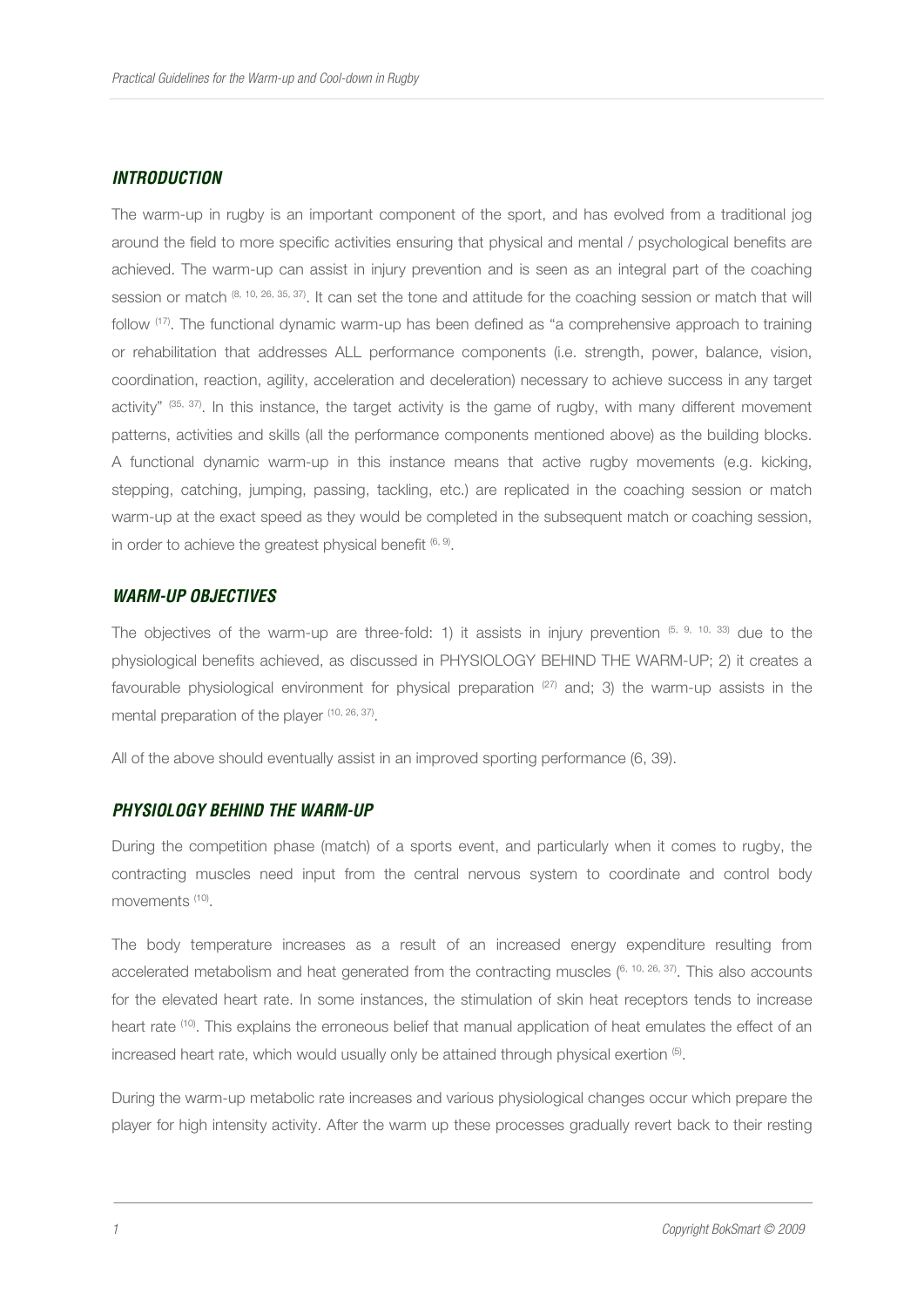levels, if the exercise stimulus is removed completely (24, 26). Therefore the timing of the warm-up must be planned so that the start of the match occurs coinciding with the accelerated metabolism and physiological changes induced by the warm-up, and not after everything has reverted back to their resting levels.

Another consideration is that ATP, a source of energy used for muscular activity, is replaced by phosphocreatine metabolism. It takes about 8 minutes to restore 97% of the pool of phosphocreatine. Thus, if the player starts the match within this time frame, he will have impaired muscle function. These factors suggest that there is a fine line between a warm-up that is too intense, and one that is too low in intensity. Furthermore the timing between the end of the warm-up and the match can influence the player's state of readiness for high intensity activity.

# *PHYSIOLOGICAL BENEFITS OF THE WARM-UP*

The goal of a well-planned warm-up is to increase the physical and physiological readiness of the athlete, decrease the risk of injury incidence, and increase injury resilience (5, 6, 9, 10, 27, 33). During the physiological preparation, the cardiorespiratory and musculoskeletal systems are stimulated for the subsequent demand of exercise (10, 37). Apart from the physiological preparation, the player also has to prepare mentally for the subsequent match or training session (10, 26, 37).

Physiological benefits include the following:

- i. An increased core temperature as a result of the muscles producing heat from an increased physical workload (9, 15, 16, 33, 39). In order to reach this internal rise in temperature, a period of between 4-15 minutes of active movements as explained in phase 1 of TYPES AND PHASES OF THE WARM-UP is needed (35). A slight sweat should be visible on the forehead of the player as a sign that body temperature has increased <sup>(28)</sup>.
- ii. An increase in body temperature to 39 °C will assist in improving flexibility by up to 20% (10, 17, 29, 30, 33) because warm muscles can contract and relax at a faster rate (improved speed and efficiency of contraction and relaxation), are more elastic and therefore at a lower risk of injury (5, 9, 10, 33).
- iii. The warm-up also improves the neural firing rate (the speed at which messages can be relayed, via the spine, from the muscles to the brain and back again), an optimal state for muscles to move quickly and efficiently <sup>(17)</sup>.
- iv. More oxygen is delivered to the muscles as a result of increased blood temperature, and the ability of haemoglobin to release more oxygen at higher temperatures (10, 33, 35).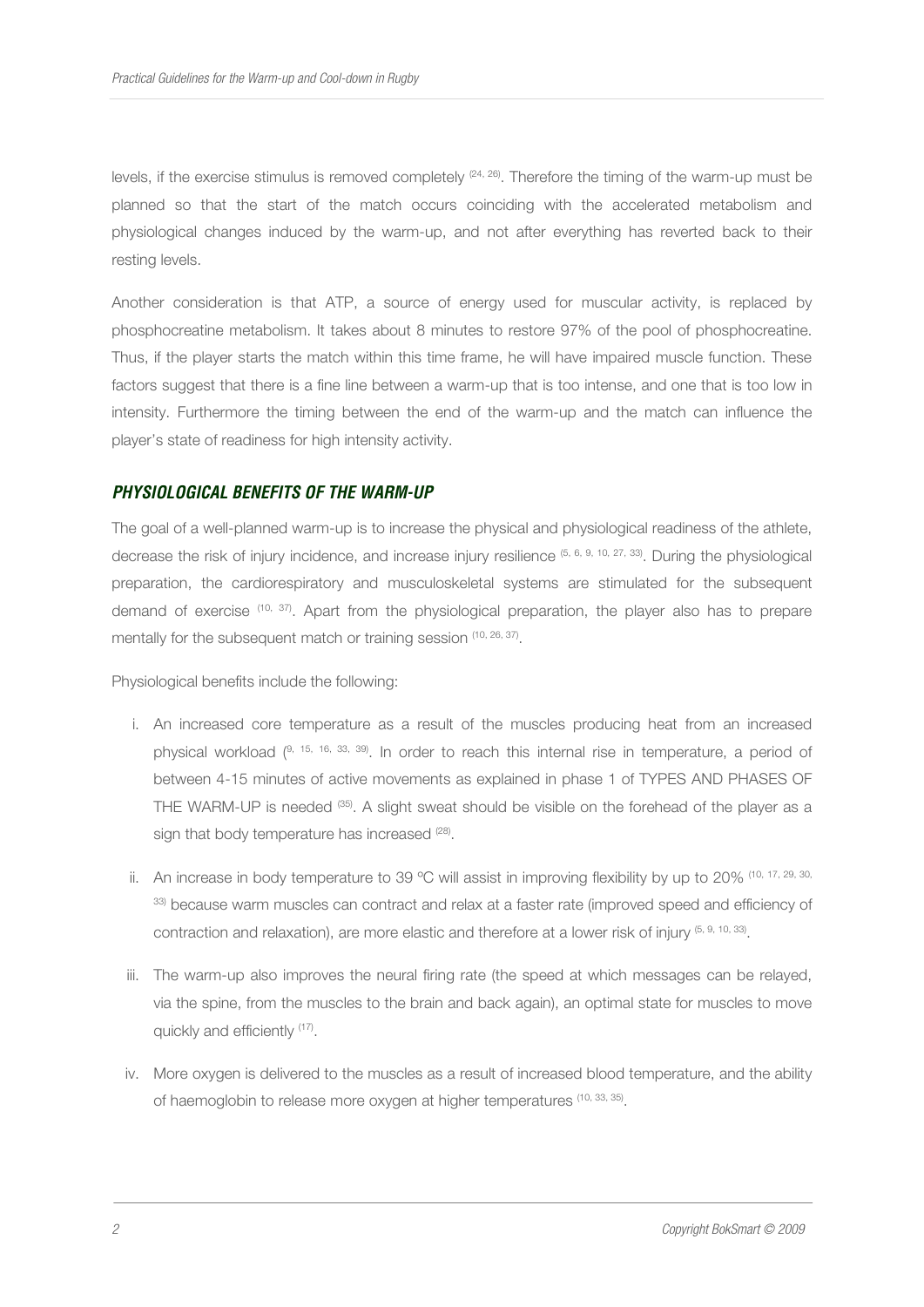v. The warm-up is a good time to "pre-play" the competition phase or match (10, 33). A warm-up prior to a gymnasium programme or a warm-up prior to a coaching session or match assists players to focus on what they have to do during the training or competition period, and therefore they gain a psychological benefit<sup> (5, 10, 20)</sup>.

Forty-four men (22 to 52 years) were put under physical stress on a treadmill set at 14 km.h-1 and at an incline of 30º for a 10-second period prior to warming-up. Sixty-eight percent had an abnormal ECG reading. However, when the same activity was done after a warm-up (two-minute easy jog on the treadmill), there were no abnormalities. This explains why a period of ischemia (reduced blood flow) may occur in the heart when the coronary blood flow is expected to increase instantaneously after a sudden increase in heart rate. Adequate warm-up routines are therefore also necessary in preventing ischemia and thus protecting the heart from malfunctioning (10).

# *TYPES AND PHASES OF THE WARM-UP*

In planning a warm-up, the time-frame, equipment, age and fitness levels of the participants and the environment need to be considered (16, 17).

The warm-up can either be split into a continuous dynamic protocol, or a discontinuous dynamic protocol (6). The biggest difference between the two protocols is the rest component, which is absent during the continuous protocol.

## *Phase 1 – General Aerobic (Low intensity); Combined with Dynamic stretching*

The first phase is a general warm-up (19, 26, 37, 39). This involves a period of 5-10 minutes of low-intensity aerobic activities (cycling or jogging) with the objective of increasing body temperature, heart rate and muscle readiness  $(6, 37)$ . It is a phase during which the body is prepared for both aerobic and anaerobic work (6) .

It is important to monitor the ambient temperature, which will affect the body temperature increase. If needed, the intensity of this stage should be increased if the ambient temperature is too low and vice versa <sup>(6)</sup>.

## *Phase 2 – General Skill (Medium Intensity)*

The integration of basic rugby skills and active flexibility provides a neuromuscular and musculoskeletal preparedness for the competition period (coaching session or match) (6).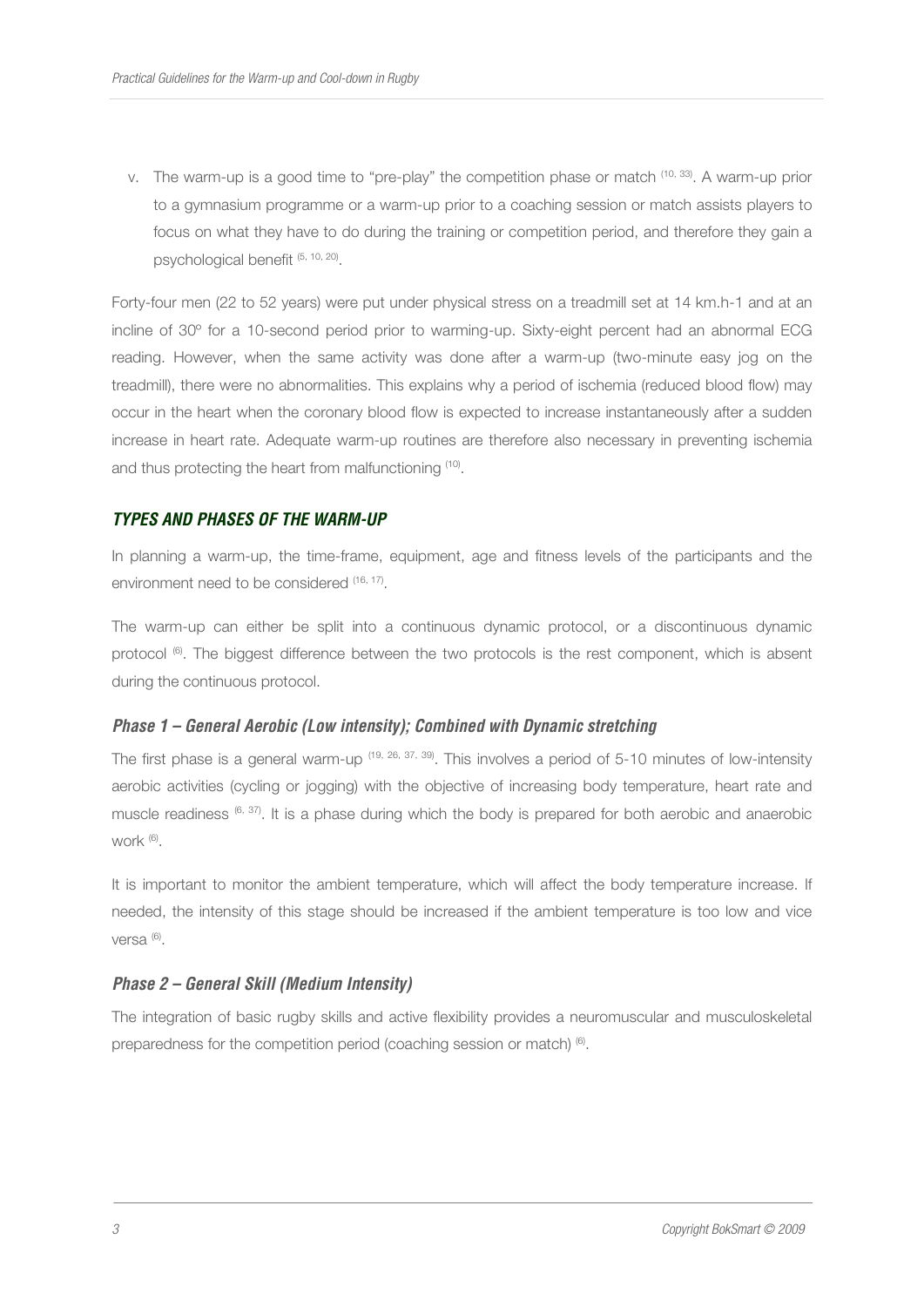# *Phase 3 – Specific Skill (High Intensity)*

The reason the third phase is called a specific warm-up is because exercises are performed in a specific pattern, at lower intensities than in the match or practice session but in a specific movement pattern (37). Kinetic chains can be included in the warm-up to focus on 3-5 specific movement patterns that should be completed during the coaching session or match  $(23, 35)$ . A kinetic chain is the coordination between different muscles from the ankle joint to the knee, hip, back, shoulders and head to ensure the perfect bodily movement is achieved. If any of these joints are not functioning properly, it would affect all the joints above or below this level of the chain, and thus affect the whole kinetic chain.

#### *Phase 4 – Functional Skill – Position specific OR Technical specificity (Positional split)*

This phase will focus on the individual's balance and co-ordination, and will also assist in increasing body temperature (37). During this phase, the most specific skills and functional rugby patterns will be completed incorporating all the performance components as described in the INTRODUCTION. By simulating specific movement patterns, injuries can be eliminated and the individual can be prepared for activities such as stepping, accelerating, tackling and winning the collision, which in rugby require high levels of physicality<sup>(39)</sup>.

## *Phase 5 – Final Dynamic Stretching / Upper-body Specific Movements*

Final competition (coaching session or match) preparations are completed during this phase. It includes speed, agility and quickness (SAQ) drills to stimulate the central nervous system (CNS) at the end of the warm-up, when all the other physiological benefits have been achieved. This phase provides the final dynamic stretching within the SAQ exercises. All movements in this phase must be replicated at the speed at which they will be performed in the match  $^{(6, 9)}$ . The final upper-body warm-up in this phase should therefore be completed at the same intensity as a tackle or ruck clean-out would be performed in the coaching session or match <sup>(24)</sup>.

#### *WARM-UP DURATION AND PERFORMANCE EFFECTS*

As a guideline, in the rugby context the warm-up should comprise about 25% of the time planned for the training session (23, 30). For example, a training session expected to last an hour, should have a warm-up session lasting for a maximum of 15 minutes. During the initial 3-5 minutes, the body and muscle temperatures rise rapidly, until they reach a plateau after about 10-20 minutes (6). Obviously the rate at which temperature increases is dependent on the intensity of the exercise.

The warm-up should be tapered 10-15 minutes prior to the start of the coaching session or match and should be ended 5 minutes before kick-off <sup>(10)</sup>. The most intense part of the warm-up should not be performed less than 15 minutes before kick-off <sup>(16)</sup>.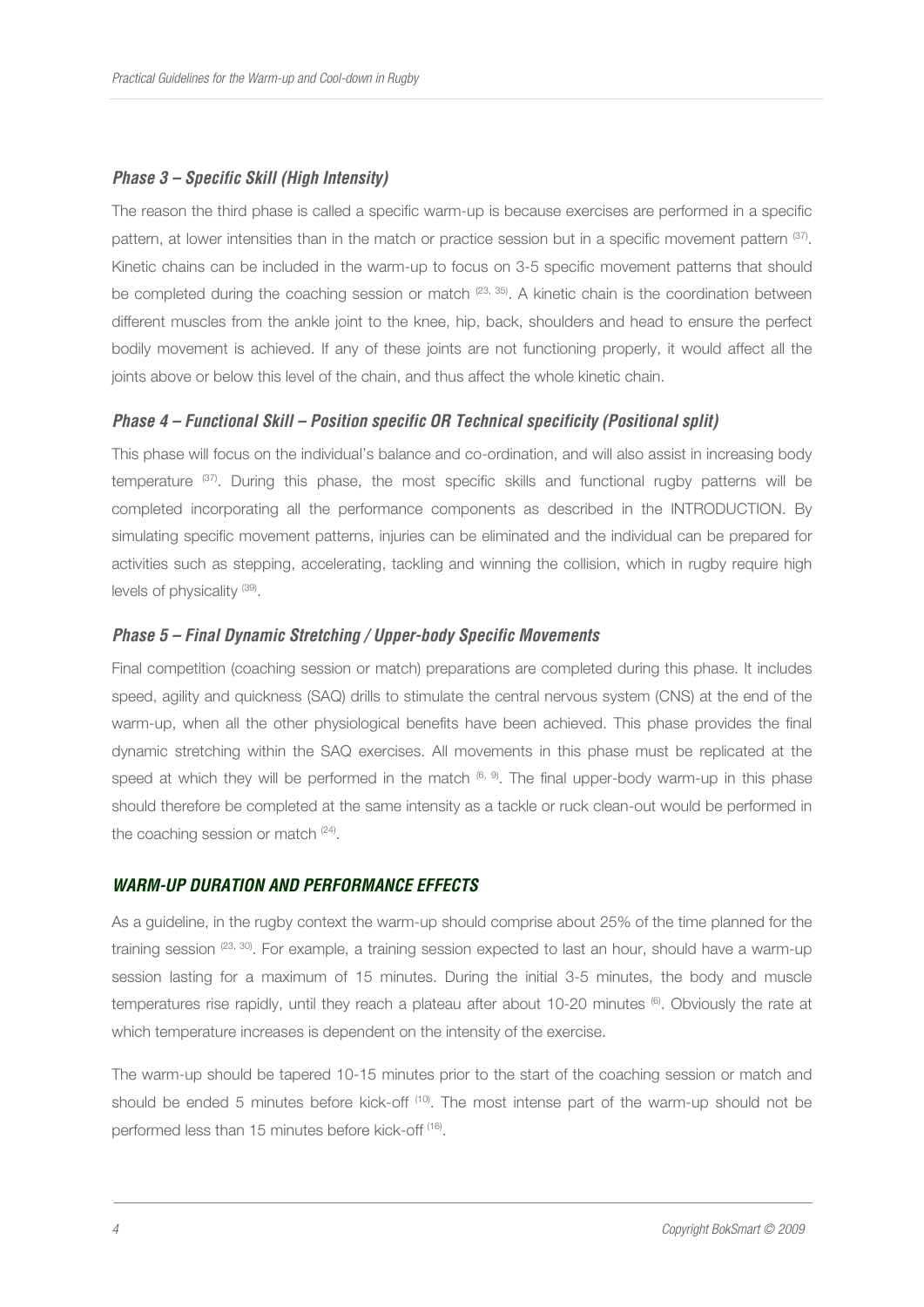Repetition numbers of sprinting during the latter part of the warm-up must be limited to 6-8 repetitions and a work:rest ratio of 1:6 for highly fit players, and 4-6 repetitions and a work:rest ratio of 1:8 or greater for unfit players. The activities should last between 4-10 seconds and should incorporate movements such as sharp turning, and acceleration at maximal speed with maximal power  $\mathbf{^{(6)}}$ .

#### *PROGRESSION WITHIN THE WARM-UP*

The planning and progression within the warm-up should include all the components described in phases 1 to 5 in TYPES AND PHASES OF THE WARM-UP. The normal progressions would be from a general movement/activity type, to specific movements/activities, a positional split and finally contact (upper-body warm-up); or a general movement/activity, to specific movements/activities, to contact (upper-body warm-up) and finally a positional split (17) .

A basic explanation would be that the progression of movements would be from easy to moderate to difficult; the speed from slow to fast; the flexibility from passive to active to dynamic; and the type of stretching from easy to moderate to complex  $(6)$ .

Parameters to keep in mind when constructing the warm-up include i) the type of coaching session or match that will follow the warm-up, ii) the sequence of the previous workout within the warm-up, iii) the warm-up menu for the training period, iv) the demands of the sport and v) the needs of the player  $(17)$ .

Important guidelines to consider during the warm-up are i) specificity, ii) overload and iii) reversibility. Specificity means that the focus should be on the demands of the activity. Overload is the progressive increase in intensity. Reversibility suggests that the advantages of the warm-up are lost after the exercise stops and the player cools down <sup>(24)</sup>.

#### *MATCH VS. PRACTICE*

There are some limitations to introducing functional exercises into the warm-up regime. Firstly, the time available for the warm-up may be limiting, while secondly the player may not have the skill to perform all the functional exercises needed to be specific. However, if functional activities are available to the coach, and the player is at an advanced learning stage, it would be advisable to incorporate some functional activities into his warm-up (37).

# *WARM-UP DRILLS*

Due to the different playing positions in rugby, one has to keep track of the different movement patterns that are needed in the warm-up in order to be specific  $(23, 25)$ . The use of grids is space-, time- and player effective and an easy way to introduce the sport-specific skills needed for the coaching session or match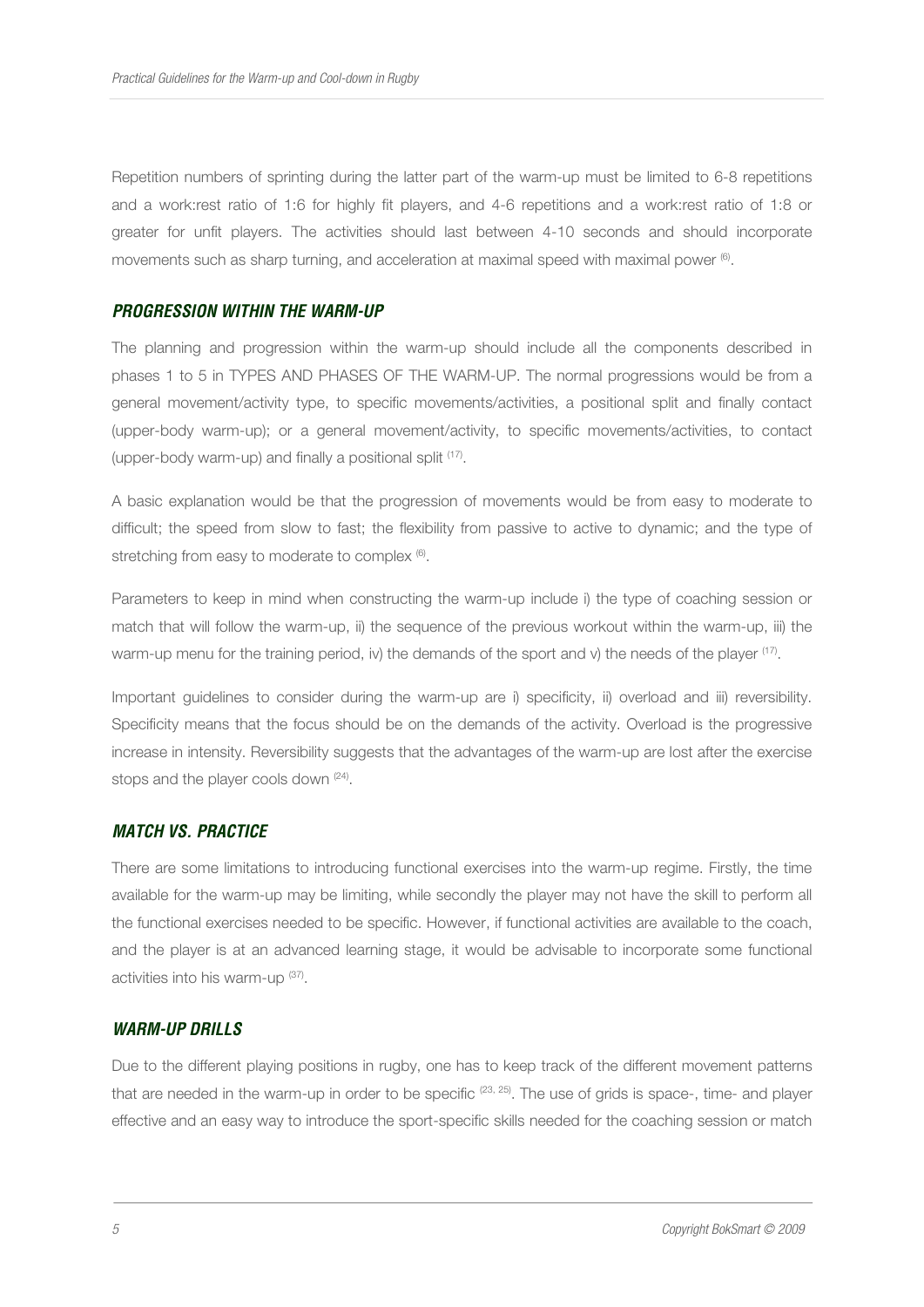$(29)$ . Most grids are not too big, and allow for improved skills in a confined space – this is similar to many rugby-specific situations. Grids are also an effective method to introduce rugby skills and at the same time achieve the physiological benefits <sup>(29, 31)</sup>. New warm-up drills, which have not been completed during coaching sessions should not be included into a pre-match warm-up <sup>(29)</sup>. To achieve an atmosphere of energy and enthusiasm, it is important to include more enjoyable dynamic movements and stretches, especially when working with children (20, 27).

# *STRETCHING / FLEXIBILITY*

#### *What is stretching?*

Flexibility is the ability to move a joint or series of joints smoothly and easily throughout a full range of motion (25). At the start of a warm-up session, the players normally complete an aerobic activity alongside stretching, whether this be static, ballistic or proprioceptive neuromuscular facilitation (PNF) <sup>(1, 37, 39)</sup>. Although all the methods will improve flexibility, the influence on power output immediately after the activity is different with every stretch performed. This will be discussed in the next section.

#### *Stretching techniques*

There are many different stretching techniques that can be included during the warm-up. Static stretching is when an individual holds a stretch for a certain number of seconds (30-60 seconds) and then repeats it 3-4 times (3). This stretch is applicable to most beginners (6, 37). Static stretching can also be called passive range of motion due to the lack of muscle contraction in the stretching regime (31).

Ballistic stretching is another stretch that involves dynamic movements through the joint range of motion, and often the purpose with this type of stretch is to mimic the exact movement an athlete will have to go through during a coaching session or match  $(6, 37)$ . The basis of ballistic stretching is the speed and range of the movement (1, 16, 24, 29, 37). Dynamic flexibility is also called active range of motion due to muscle contractions which occur during the movement (31). One of the biggest advantages of dynamic stretching is that rugby specific exercises can be performed (16, 28).

The PNF stretching technique is a partner-assisted stretching method that involves the stretch reflex and the Golgi Tendon organ responses, with subsequent reciprocal inhibition to stretch a muscle (24, 29, 37, 39). The PNF stretches make use of alternating muscle contraction and stretches and includes slow-reversalhold-relax, contract-relax and hold-relax <sup>(21, 32)</sup>.

Recent research has highlighted that passive stretching before exercise may inhibit sports performance by reducing power output  $(12, 15)$ . The reason behind this is that passive stretching causes the musculotendinous unit to become more compliant and therefore reduces force development by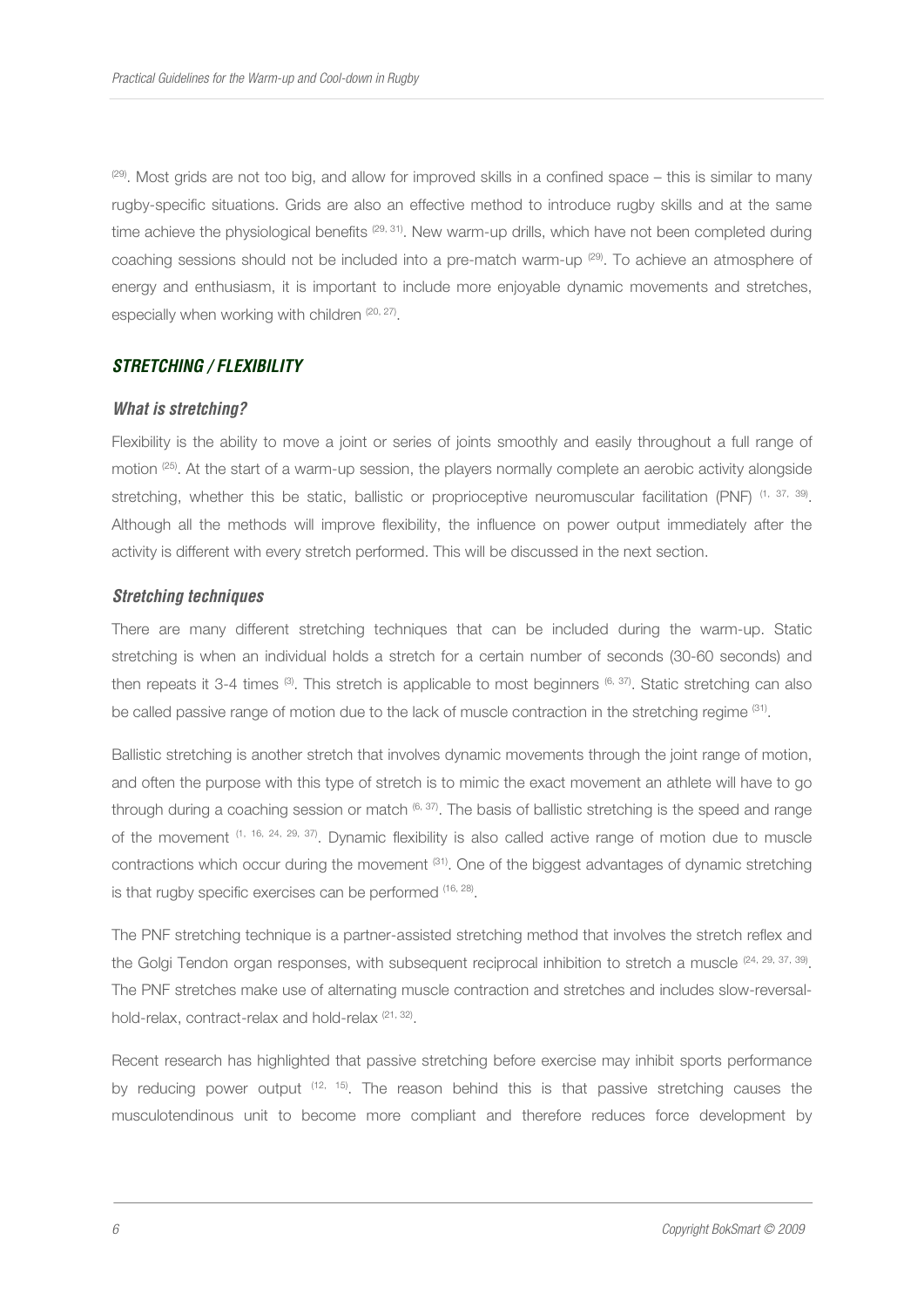decreasing the musculotendinous stiffness (12, 39). This leads to acute neural inhibition and a decrease in neural drive to the muscles, thus resulting in a decrease in power output <sup>(12)</sup>.

In a recent research study it was found that players who completed passive stretching before a 20-metre sprint recorded slower times compared to players who completed an active dynamic stretching method, which was incorporated into their warm-up. It was also found that players (55% of the testing group) who completed static stretching before their vertical jump effort showed a significant decrease in performance (18). This is confirmed by a recent research study that showed a significant decrease of between 5-30% in strength and power output after static stretching was completed. Even as little as two minutes of static stretching can impair power output <sup>(12, 39)</sup>.

An interesting point to note is that PNF stretching has an even greater negative effect on vertical jump performance than static stretching (15, 27, 39). It is therefore important to avoid both static and PNF stretching before a match, where power and strength requirements are of crucial importance.

Static stretching during the warm-up has not been proven to reduce injuries; however, in a study involving a large number of American soldiers it was found that the intervention group that completed static stretching after exercise experienced 50% fewer injuries than the control group  $(2, 20)$ . Although static stretching before physical activity is not recommended, it does have a better effect than no stretching at all (11).

Swanson reports that a set routine during the training week ensures that his athletes have progressed through all the different stretching methods in order to gain different benefits. These include active static flexibility on Mondays, passive static stretching on Tuesdays, a recovery day or a completion of PNF stretches on Wednesdays, rope stretching incorporating passive static stretching on Thursdays, while on Friday the athlete can choose any of the stretches done during the week <sup>(35)</sup>.

## *Benefits of stretching*

Benefits of stretching are to i) ensure that a full or optimal range of motion is achieved, 2) ensure that the risks of musculotendinous injuries are minimised, iii) contribute towards an improved physical performance, iv) promote body awareness and cause excitement of the muscles, v) supply an optimal environment to learn new skills and movement patterns, vi) aid in relaxation and vii) reduce muscle tension (4, 8, 25, 29) .

Recommendations for stretching are i) stretch slowly and smoothly, ii) avoid bouncing and jerking movements, iii) avoid pain and uncomfortable movements, iv) do not hold your breath and v) repeat the stretch on both sides (7).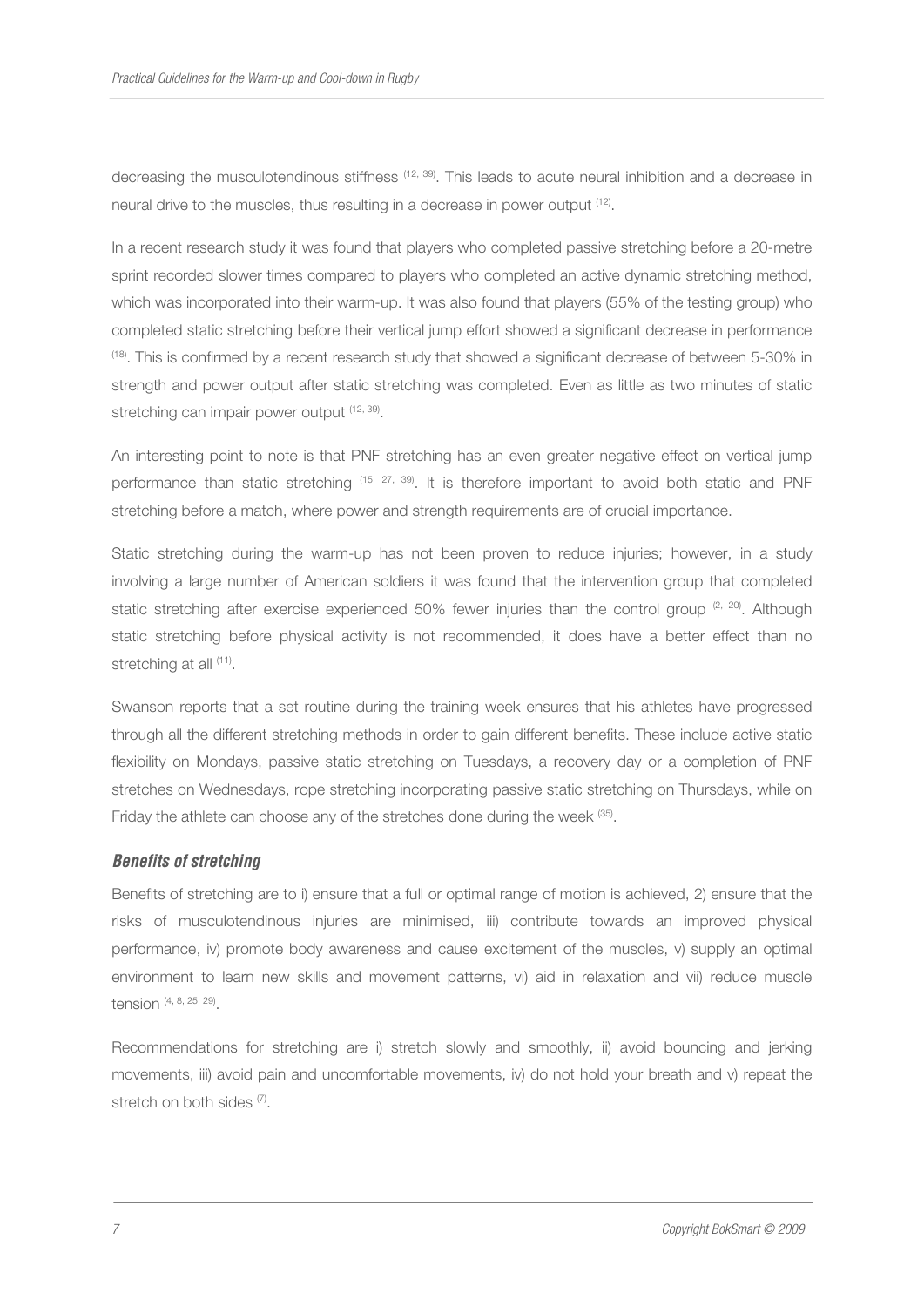# *COOL-DOWN*

The cool-down should occur immediately after activity as part of the recovery process, and while the athletes still have an elevated body temperature. The most common stretches to complete after exercise would be static stretching  $(8, 23)$ .

## *Two components of the cool-down are:*

- 1. Static muscle stretching, which should be completed gently  $(8, 20, 23)$ .
- 2. Cardiovascular activity to facilitate the re-distribution of blood from active muscles  $(23)$ .

The cool-down can include slow jogging and/or fast walking, which can involve the muscles for at least 2-5 minutes. If tools are available, it is advisable to gradually lower the exercise intensity after the workout to levels of <60% of maximum heart rate to relieve effects of delayed onset muscle soreness (30, 36, 38).

The cool-down assists with i) the maintenance of joint mobility, ii) the reduction in circulating blood lactate, iii) preventing blood pooling. <sup>(20, 22)</sup>.

The cool-down period is also a period where refuelling can occur to replenish energy (20).

# *AUTHOR'S BIOGRAPHY*

Stephan du Toit is a Strength and Conditioning Trainer with the Western Province Rugby Union in Cape Town, South Africa.

## *REFERENCES*

- 1. ALLERHEILIGEN, W. Stretching and warm-up: Essentials of strength training and conditioning, CHAPAIGN ed. Ill, HUMAN KINETICS, 1994.
- 2. Applied Sports Knowledge. Available at: http://www.ask.net.au/downloads/Update\_on\_Recovery\_Techniques.pdf. Accessed March 27, 2006.
- 3. BANDY, W., IRION, J. The effect of time on static stretch in the flexibility of the hamstring muscles. J Orthop Sports Phys Ther. 74:845. 1994.
- 4. BLANKE, D. Flexibility. In MELLION, M. Ed.: Sports Medicine secrets. Philadelphia, HANLEY & BELFUS, 1994.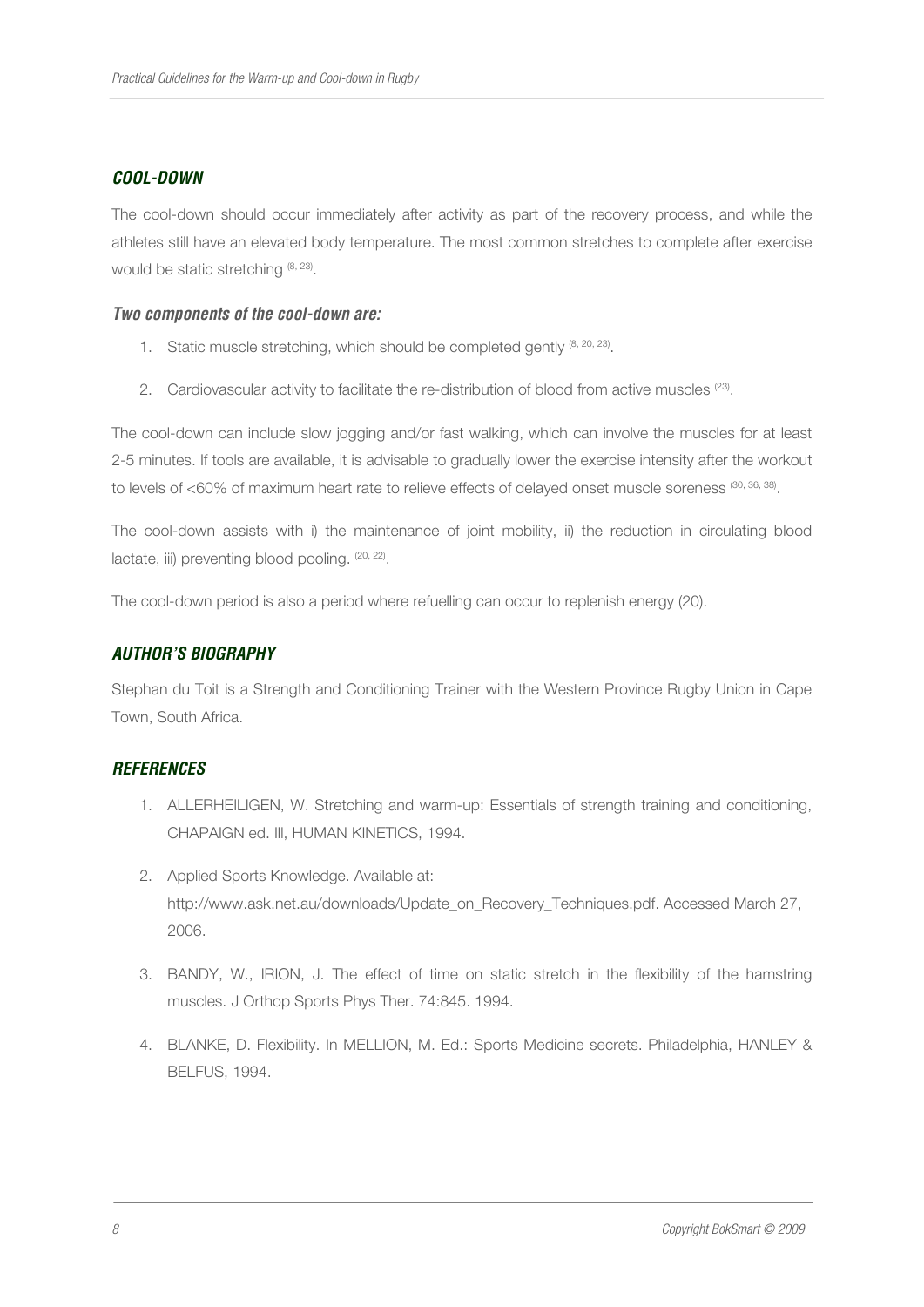- 5. BROWN, L.E. Warm-up or no warm-up. Strength and Conditioning Journal. 23(9):23. 2001.
- 6. CONE, J.R. Warming up for intermittent endurance sports. Strength and Conditioning Journal. 29(6):70-77. 2007.
- 7. COOK, B.B., STEWART, G.W. Strength Basics: Your guide to Resistance Training for Health and Optimal Performance. Human Kinetics, 1996. Pp. 54.
- 8. CORBIN, C.B., LINDSEY, R. Concepts of physical fitness with laboratories. WM C BROWN, ed. USA, 2001. pp. 35 – 37.
- 9. DEVORE, P.A., HAGERMAN, P. Pre-game soccer warm-up. Strength and Conditioning Journal, 28(1):14-18. 2006.
- 10. ELAM, R. Warm-up and athletic performance: A physiological analysis. Strength and Conditioning Journal. 8(2):31-33. 1986.
- 11. EMILIANO, C.E., MARGONATO, V., CASASCO, M., VEICSTEINA, A. Effects of stretching on maximal anaerobic power: The roles of active and passive warm-ups. Journal of Strength and Conditioning Warm-ups. 22(3):794-800. 2008.
- 12. FLETCHER, I.M., JONES, B. Stretch protocols on 20 meter sprint performance in trained rugby union players. Journal of Strength and Conditioning Research. 18(4): 885-888. 2004.
- 13. FULLER, CW., LABORDE, F., LEATHER, RJ., MOLLOY, MG. International Rugby Board Rugby World Cup 2007 injury surveillance study. doi:10.1136/bjsm.047035. 2008.
- 14. GABBETT, TJ. Influence of fatigue on tackling technique in Rugby league players. Journal of Strength and Conditioning Research. 22(2):625-635. 2008.
- 15. GAMBLE, P. Physical Preparation for Elite level Rugby Union Football. Strength and Conditioning Journal. 26(4):10-23. 2004.
- 16. GODWIN, M. The warm-up. Available at: http://www.communityrugby.com/CommunityRugby/index.cfm/fuseaction/Home.Download\_Co unter/downloadId/1208/filename/5%20eliteperf%20warm%20up.pdf. Accessed 15 May, 2008.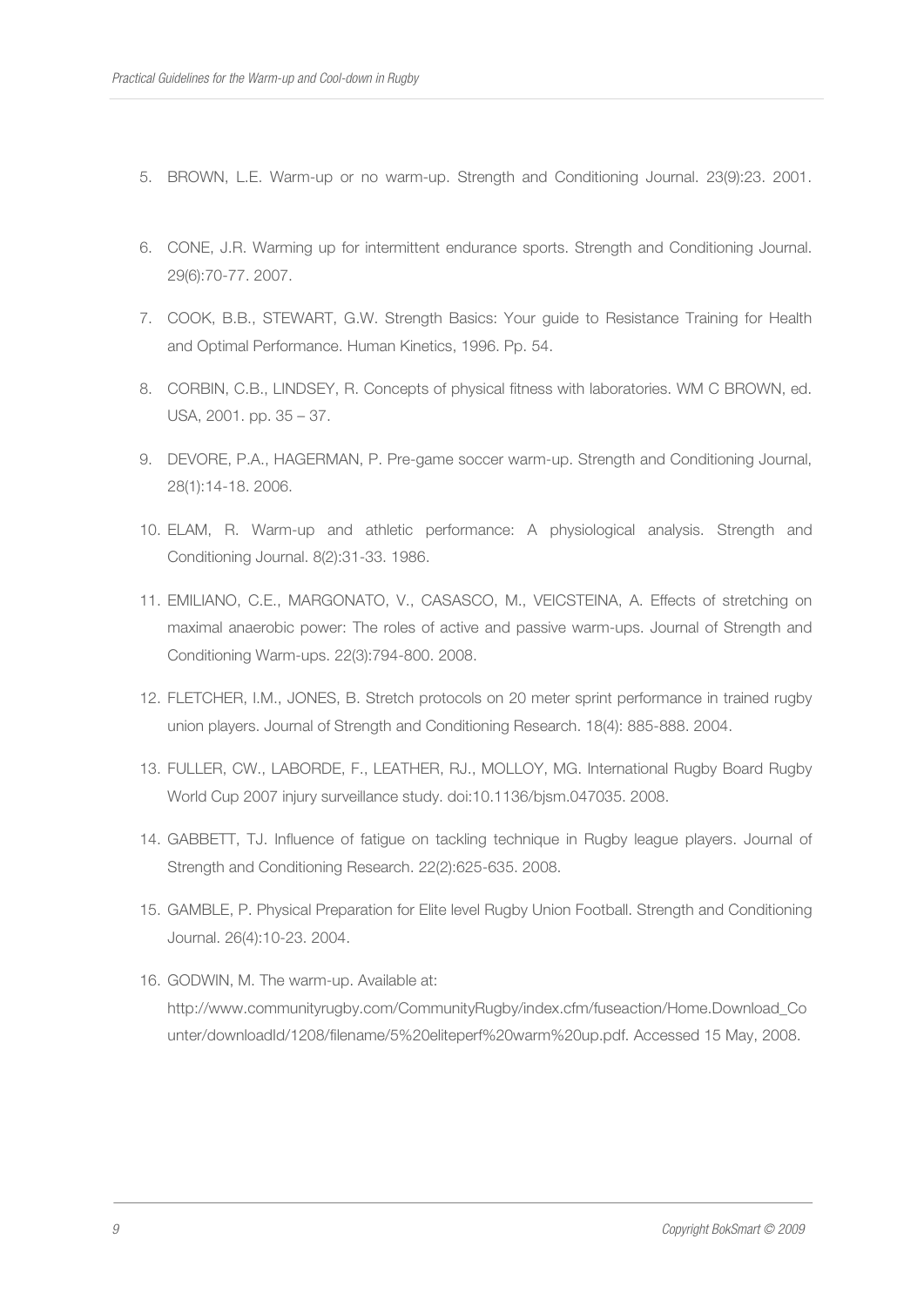- 17. HEDRICK, A. Learning from each other: Warming up. Strength and Conditioning Journal. 28(1):43-45. 2006.
- 18. HOLT, B.W., LAMBOURNE, K. The impact of different warm-up protocols on vertical jump performance in male collegiate athletes. Journal of Strength and Conditioning Research. 22(1):226-9. 2008.
- 19. International Rugby Board (IRB). IRB Rugby Ready. Available at: http://www.irbrugbyready.com/irbrr/en/warmUp.jsp. Accessed May 15, 2008.
- 20. International Rugby Board (IRB). IRB Rugby Ready. Available at: http://www.irbrugbyready.com/irbrr/en/coolDown.jsp. Accessed May 15, 2008.
- 21. KNOTT, M. VOSS, P. Proprioceptive Neuromuscular Facilitation. HARPER & ROW, ed. 3, New York. 1985.
- 22. LAW, R.Y., HERBERT, R.D. Warm-up reduces delayed onset muscle soreness but cool-down does not: a randomised controlled trial. Australian Journal of Physiotherapy. 53(2):91-5. 200
- 23. LUGER, D., POOK, D. Complete Conditioning for Rugby. Human Kinetics, 2004. pp. 3-4.
- 24. MCFARLANE, B. Warm-up pattern design. Strength and Conditioning Journal. 9(4):22-30. 1
- 25. MCKENZIE, A., HODGE, K., SLEIVE, G. Smart Training for Rugby. New Zealand, Auckland. 2000, pp. 42.
- 26. MICHELI, L.J. The Sports Medicine Bible. HARPER PERINIAL. 1995. pp. 10.
- 27. National Strength and Conditioning Association (NSCA). Fitness Frontlines. Available at: http://www.nsca-lift.org/perform/Issues/0605.pdf. Accessed May 19, 2008.
- 28. New South Wales Rugby Union. Available at: http://www.nswrugby.com.au/00\_Uploads/NSWRU\_Website/documents/coaching/NSWRU\_Co aching\_Resources-[Dynamic\_Active\_Stretching].pdf. Accessed 15 May, 2008.
- 29. New South Wales Rugby Union. Warm-up & Cool-down. Available at: http://www.nswrugby.com.au/00\_Uploads/NSWRU\_Website/documents/coaching/NSWRU\_Co aching\_Resources-[Warm-up\_Notes].pdf. Accessed 15 May, 2008.
- 30. NORRIS, C.M. The complete guide to stretching. A & C BLACK. London, 1999. pp. 36-37.